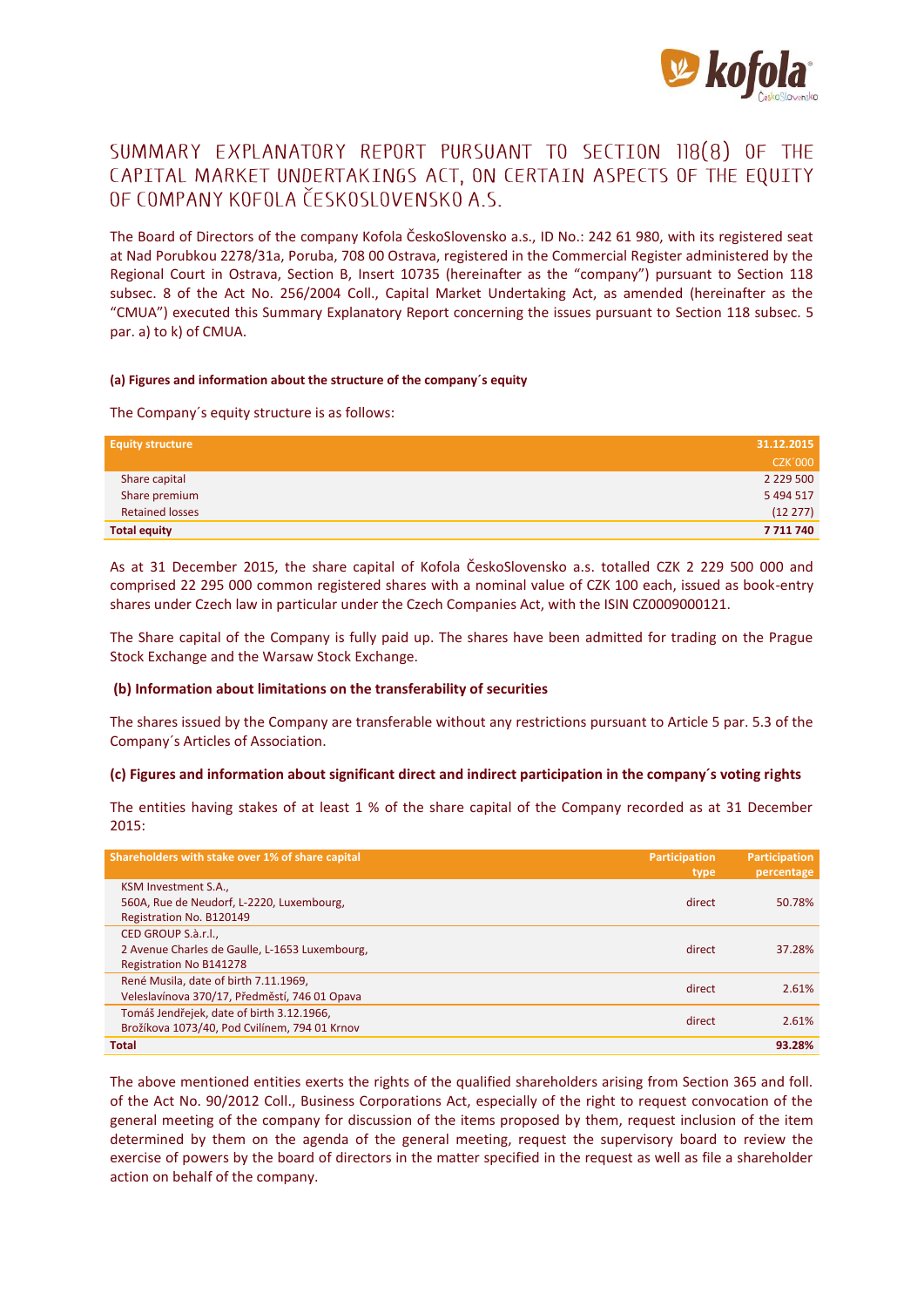

The structure of the significant direct participation in the voting rights of the Company as at 31 December 2015 is known to the Company only in the case of the controlling entity KSM Investment S.A. and CED GROUP S.à.r.l.

The Company was informed that on 4 December 2015 the shareholder CED GROUP S.à.r.l. decreased its participation in voting rights on the general meeting of the Company from 43.31% to 37.28% votes.

Until the end of the year 2015 and throughout the year 2016 until the cut-off data of the annual report the Company hasn´t been informed about any other change of participation in the voting rights.

Except for the above mentioned entities the Company is not aware of any other significant direct and indirect participation in the Company´s voting rights or of any Company´s shareholders whose participation in the Company´s voting rights amounts to at least 3%.

#### **(d) Information about the owners of securities with special rights, including the description of such rights**

There are not any special rights attached to the securities issued by the Company.

#### **(e) Information about limitations on voting rights**

The voting rights attached to the Company´s shares may only be limited or excluded where stipulated by law. The Company is not aware of any restrictions on or exclusions of the voting rights attached to the shares issued by the Company.

# **(f) Information about agreements between the shareholders that may reduce the transferability of shares or the transferability of the voting rights, if known to the Company**

The Company is not aware of any agreements between the shareholders of the company that may reduce the transferability of shares of the Company or of the voting rights attached to the shares of the Company.

# **(g) Information about special rules regulating election and recalling of members of the statutory body and changes to the Articles of Association of the Company**

The statutory body of the Company is six-member Board of Directors. The members of the Board of Directors are elected and recalled pursuant to Article 15 par. 15.5 of the Article of Association of the Company by the Supervisory Board. The Supervisory Board has the quorum if majority of its members is present or otherwise takes part in a meeting. The Supervisory Board takes a decision by a majority of votes of present or otherwise participating members. In case of equality of votes the vote of a chairman of the Supervisory Board is decisive.

Approval by a majority of at least two thirds of the votes of the present shareholders at the general meeting is required to adopt a decision amending the articles of association of the Company. The general meeting have the quorum if the present shareholders hold shares the par value exceeds 50 % of the share capital of the Company.

Any special rules regulating election and recalling of the members of the Board of Directors of the Company and amendments and changes to the Articles of Association of the Company don´t apply.

#### **(h) Information about special powers of the statutory body pursuant to the Business Corporations Act**

The general meeting of the Company held on November 10, 2015 pursuant to Section 511 and foll. of the Act No. 90/2012 Coll., Business Corporations Act, authorized the Board of Directors of the Company to decide, under the conditions provided for in law and the Articles of Association of the Company, on an increase in the share capital of the Company, once or several times, within 5 years from the day of the decision of the general meeting, by monetary contributions, by no more than CZK 27 500 thousand by subscription of registered ordinary shares issued in a book-entry form with a nominal value of CZK 100. The decision of the general meeting forms a part of the notarial record on decision of the general meeting No. NZ 1279/2015, N 1257/2015, drawn up on 10 November 2015 in the name of Mr. Roman Bláha, notary public with his seat in Havlíčkův Brod.